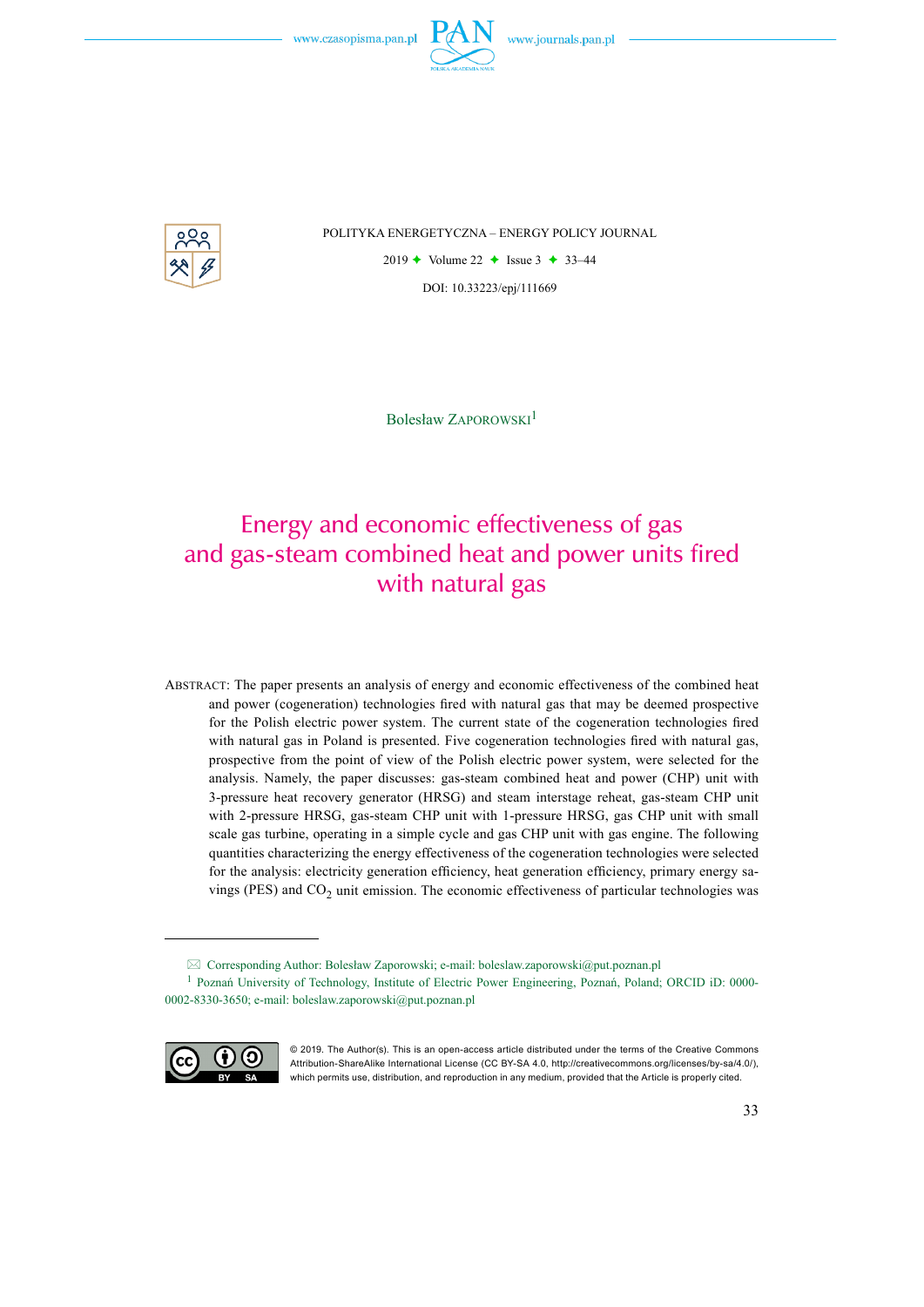

determined based on unit electricity generation costs, discounted for 2019, including the costs of purchasing CO<sub>2</sub> emission allowances. The results of calculations and analyses are presented in a table and on a figures.

Keywords: natural gas, cogeneration technologies, energy effectiveness, economic effectiveness

### Introduction

Due to the Paris Agreement signed within the United Nations Framework Convention on Climate Change (UNFCCC) in Paris (12/12/2015) and the decision of the European Council of October 2014 on the  $CO<sub>2</sub>$  emission reductions in the EU member states, the Polish electricity sector has been facing a great challenge of introducing, in the 1<sup>st</sup> half of the 21<sup>st</sup> century, electricity generation technologies that will lead to the significant reduction of  $CO<sub>2</sub>$  emission.

In the upcoming years, the reduction of  $CO<sub>2</sub>$  emissions in Poland may be achieved by means such as increasing the efficiency of coal-fired power plants, increasing the share of the natural gas and renewable energy sources, including wind, sun and biomass, in electricity generation, as well as increasing the share of combined heat and power (CHP) generation in the total electricity generation, including generation at gas-fired CHP plants. In longer terms, the mentioned reduction can also be achieved by introducing nuclear power plants. Combined heat and power generation is one of the effective methods of generating primary energy savings, which translate into reduced  $CO<sub>2</sub>$  emissions and a reduction of costs of power and heat generation.

Currently and for the upcoming minimum of 30 years, natural gas may be deemed the best fuel for CHP plants, due to its ecological and technological advantages. The overall efficiency of converting natural gas chemical energy to electricity and heat reaches 85% in cogeneration units. In consequence, the unit  $CO_2$  emission can be reduced to circa 0.280 kg  $CO_2/kWh$ .

## 1. The current condition of Polish CHP generation using natural gas

There is a paucity of CHP generation sources fired with natural gas in Poland. They include solely cogeneration units whose joint nominal electrical capacity equals circa 2,436.5 MW (Statistical Information… 2018). 11 gas-steam CHP units fired with natural gas (Gorzów Wielkopolski, Nowa Sarzyna, Lublin, Rzeszów, Zielona Góra, Siedlce, Polkowice, Głogów, Gorzów Wlkp. II, Włocławek and Płock) were launched within the National Power System (NPS) between 1999 and 2018, and constitute a certain novelty in the Polish energy sector. The gas tur-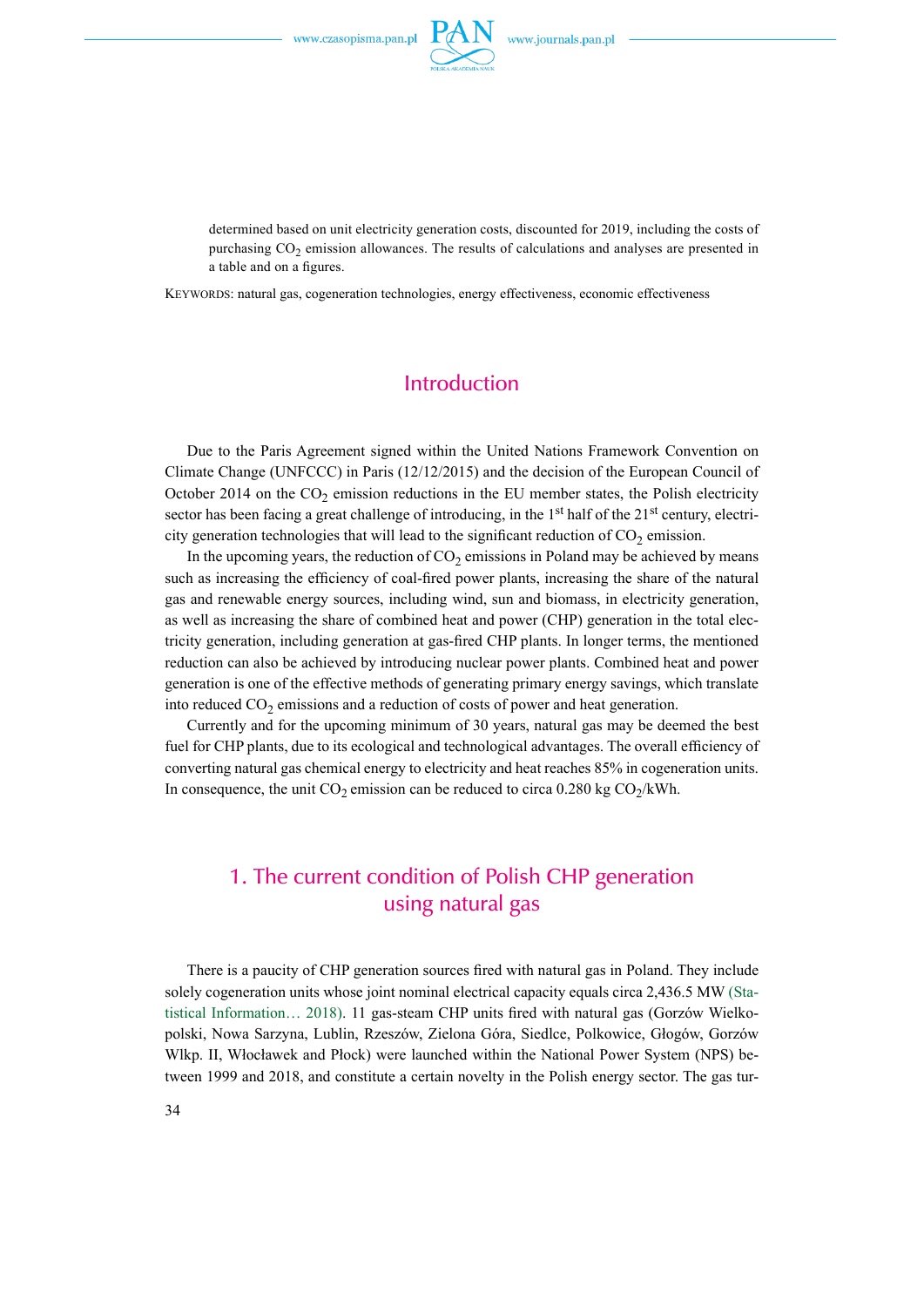

bines used in these units have been produced by the companies internationally pioneering in gas turbine production, such as: General Electric, Siemens, Ansaldo by Siemens, Solar Turbines and ABB. All the gas-steam units have been equipped with cogeneration, steam, extraction-condensing turbines, excluding the first gas-steam unit in the Gorzów Wielkopolski plant, where the gas turbine co-operates with two heat backpressure turbines (Statistics… 2018).

Interestingly, there are also 13 gas CHP plants with simple cycle gas turbines, including 18 gas turbines of unit nominal electrical capacities between 1.4 and 53 MW. The majority of them work in district heating systems, whereas two of them operate for industrial heating systems. Their overall nominal electrical capacity is equal to 204.9 MW.

Gas heat units with gas engines constitute an important group of CHP generation sources fired with natural gas. Out of these, cogeneration heat units with Rolls Royce gas engines have the highest unit nominal electrical capacity of 7.5 MW. They operate in heating systems in Wejherowo, Rzeszów and Leszno. There are currently about 80 CHP units with gas engines fired with natural gas, with the overall electrical capacity exceeding 170 MW. In addition, Poland has 38 gas CHP units with gas engines fired with gas from mine methane removal, of overall electrical capacity amounting to circa 88 MW, as well as 310 gas units with gas engines, of overall electrical capacity reaching circa 248 MW, fired with biogas coming from agricultural biogas plants, sewage treatment plants and municipal waste landfills (Statistics… 2018).

## 2. Prospective gas and gas-steam CHP technologies using natural gas

Cogeneration units operate both in the National Power System (NPS) as the sources of electricity and in the heat power systems, of different capacities, as sources of heat. The heat in cogeneration capacities should be adjusted to the demand for heat in heating systems. In turn, the electric power capacities should stem from the heat in cogeneration capacities. For this reason, this paper discusses prospective technologies that could be used in CHP units fired with natural gas, of the heat in cogeneration capacity ranging between several dozen kW and several hundred MW.

Therefore, the following large- and medium-scale CHP units, fired with natural gas, have been selected for the energy and economic efficiency analysis (Zaporowski 2016):

- ) gas-steam CHP unit with a 3-pressure heat recovery steam generator (HRSG) and interstage steam reheat, whose nominal electrical capacity ranges between 300 to 600 MW and heat in cogeneration capacity is from 180 up to 350 MW (see Fig. 1),
- $\triangleq$  gas-steam CHP unit with a 2-pressure HRSG, whose nominal electrical capacity ranges between 80 to 300 MW and heat in cogeneration capacity is from 70 up to 180 MW (see Fig. 2),
- ) gas-steam CHP unit with a 1-pressure HRSG, whose nominal electrical capacity ranges between 25 to 80 MW and heat in cogeneration capacity is from 20 up to 70 MW (see Fig. 3).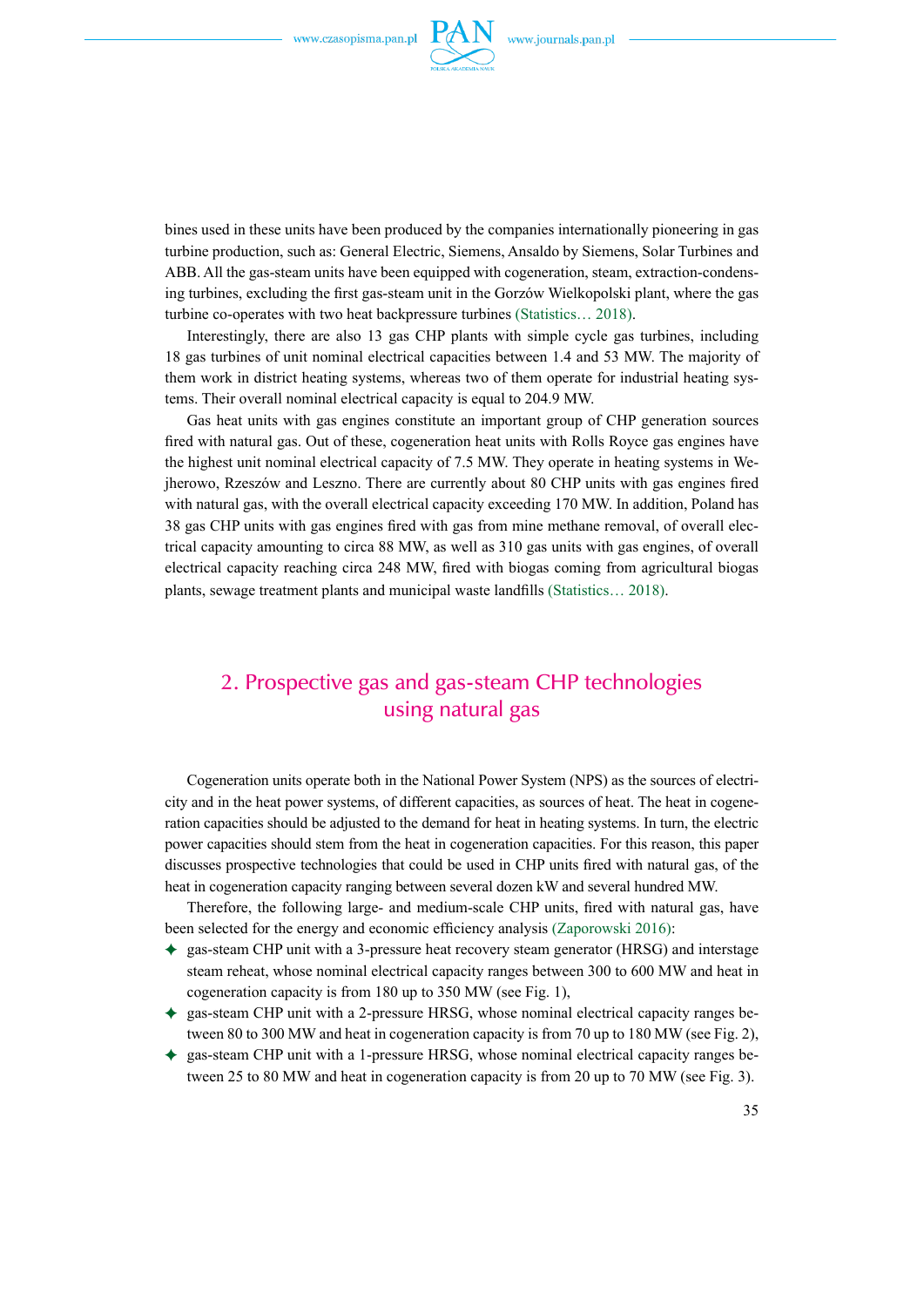

In addition, the following small-scale CHP units (CHP distributed sources), fired with natural gas, have been selected for the energy and economic efficiency analysis (Zaporowski 2016):

- ) gas CHP unit with a simple cycle gas turbine, whose nominal electrical capacity ranges between 1 and 15 MW and heat in cogeneration capacity is from 1.5 up to 20 MW (see Fig. 4),
- ) gas CHP unit with a gas engine, whose nominal electrical capacity ranges between 150 kW and 7.5 MW and heat in cogeneration capacity is from 150 kW up to 6.5 MW (see Fig. 5).



Fig. 1. Scheme of the technological system of a gas-steam CHP unit with a 3-pressure heat recovery steam generator and interstage steam reheat, fired with natural gas

Rys. 1. Schemat układu technologicznego ciepłowniczego bloku gazowo-parowego z 3-ciśnieniowym kotłem odzysknicowym i międzystopniowym przegrzewaniem pary, opalanego gazem ziemnym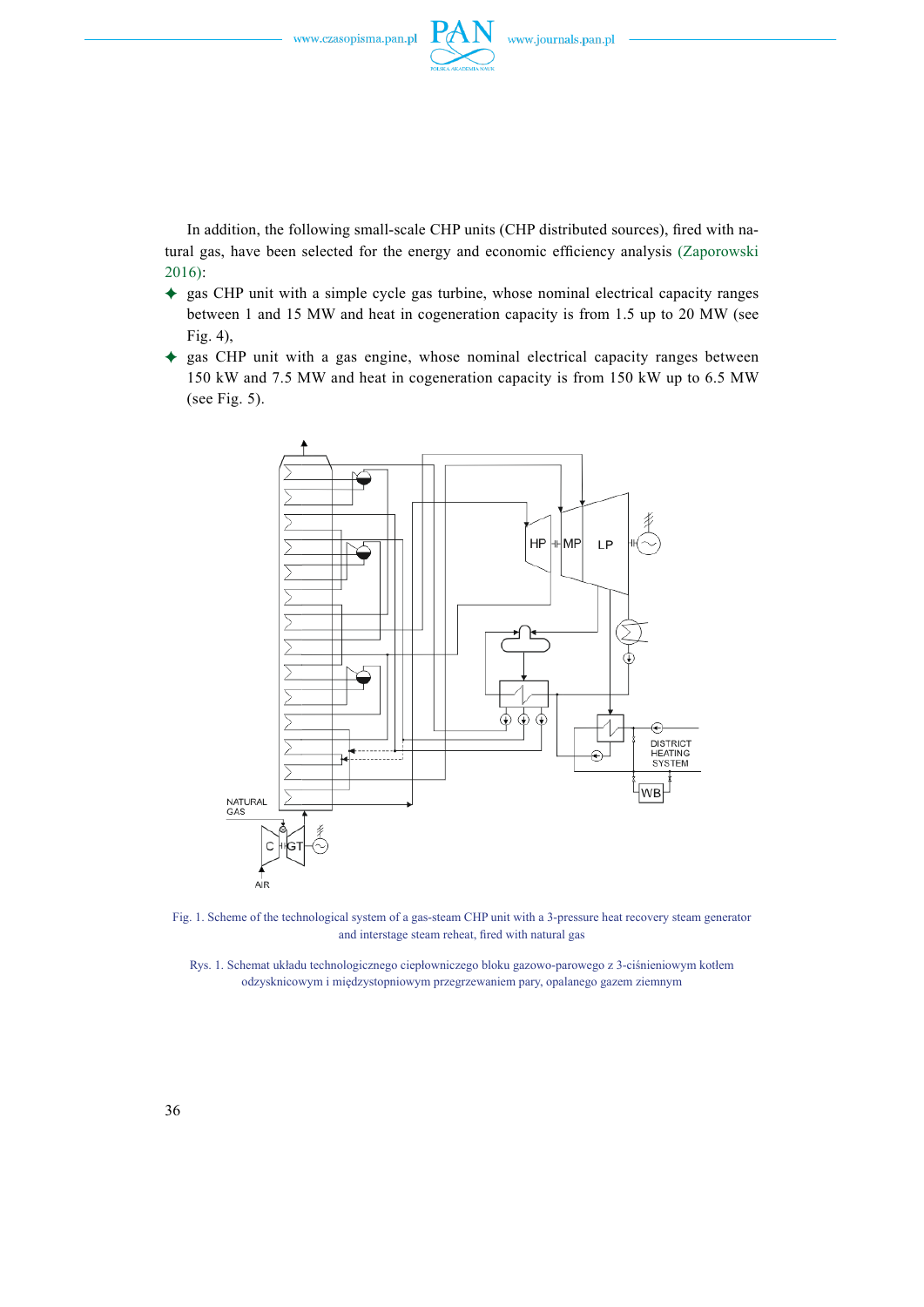



Fig. 2. Scheme of the technological system of a gas-steam CHP unit with a 2-pressure heat recovery steam generator, fired with natural gas

Rys. 2. Schemat układu technologicznego ciepłowniczego bloku gazowo-parowego z 2-ciśnieniowym kotłem odzysknicowym, opalanego gazem ziemnym



Fig. 3. Scheme of the technological system of a gas-steam CHP unit with a 1-pressure heat recovery, fired with natural gas

Rys. 3. Schemat układu technologicznego ciepłowniczego bloku gazowo-parowego z 1-ciśnieniowym kotłem odzysknicowym, opalanego gazem ziemnym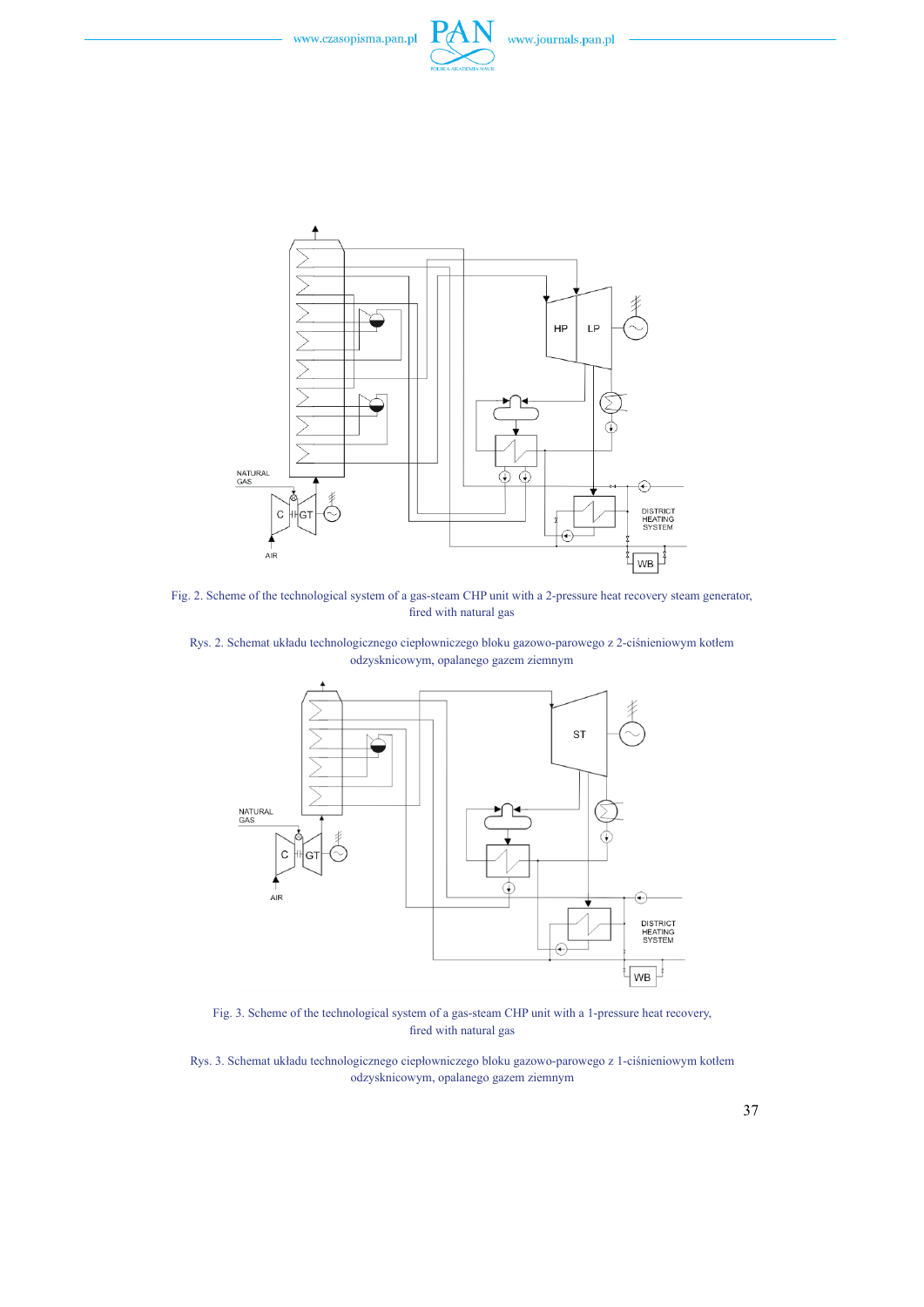





Fig. 4. Scheme of the technological system of a gas CHP unit with an simple cycle gas turbine, fired with natural gas

bloku gazowego z turbiną gazową pracującą w obiegu prostym, opalanego gazem ziemnym

Fig. 5. Scheme of the technological system of a gas CHP unit with gas engine, fired with natural gas

Rys. 4. Schemat układu technologicznego ciepłowniczego Rys. 5. Schemat układu technologicznego ciepłowniczego bloku gazowego z silnikiem gazowym, opalanego gazem ziemnym

## 3. Energy effectiveness and emission of CHP units fired with natural gas

Three markers of energy generation effectiveness, namely: the efficiency of electricity production in cogeneration, the efficiency of heat production in cogeneration, and Primary Energy Savings (PAS), were determined for selected prospective CHP units (technologies), for large-, medium- and small-scale CHP plants fired with natural gas (Directive... 2012). Unit  $CO<sub>2</sub>$  emission was also calculated for these technologies (kg  $CO_2/kWh$ ). The results of calculations are presented in Table 1.

## 4. Economic effectiveness of CHP units fired with natural gas

The investment perspectives of selected CHP technologies discussed in Chapter 2 depend largely on their economic values. Unit electricity generation costs, discounted for 2019, were taken as markers of the technologies' economic effectiveness. They allow for a comparison of different cogeneration technologies used in large-, medium- and small-scale CHP plants. At the same time, the idea behind the analysis of economic effectiveness was that it should be a comparative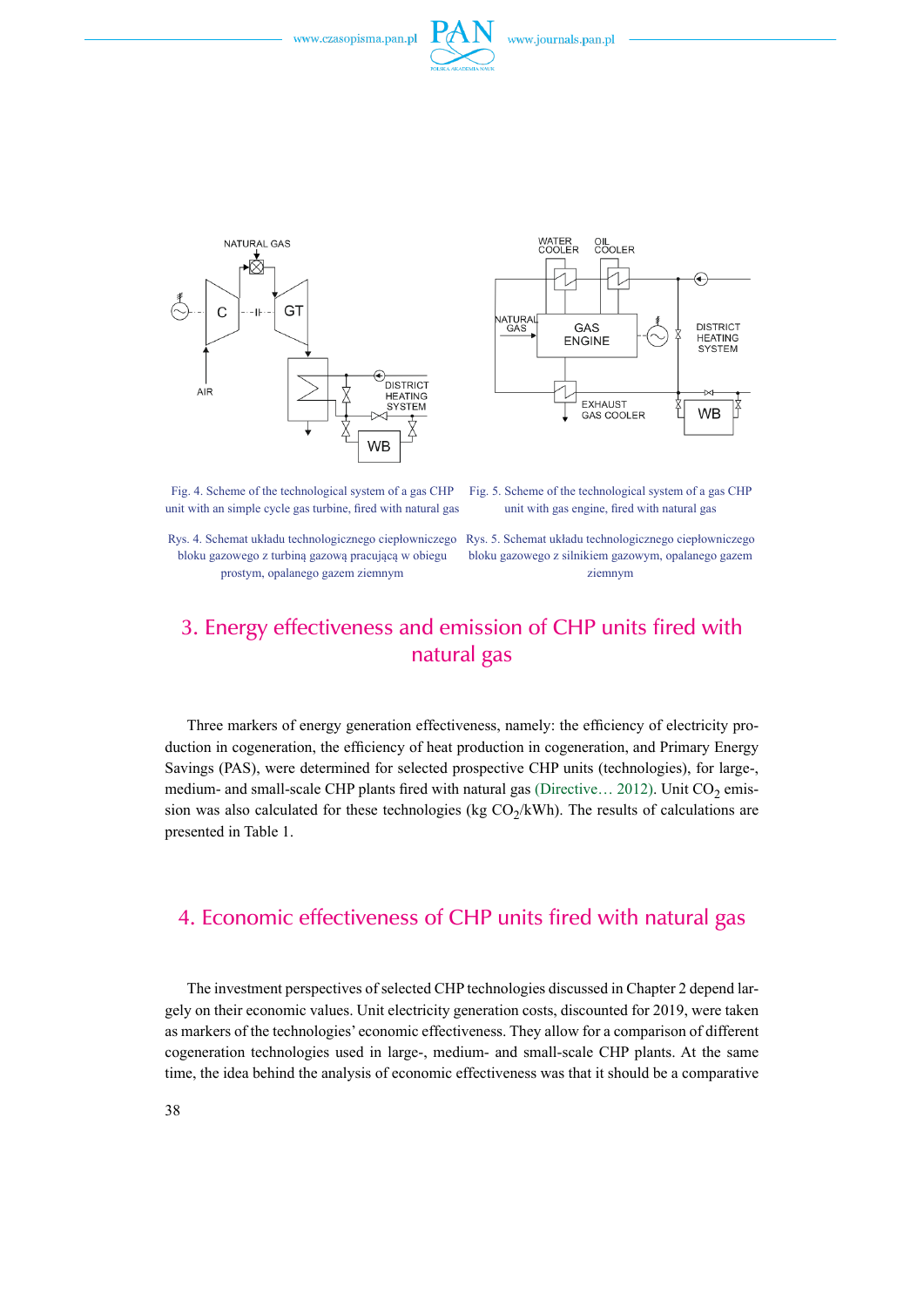

#### Table 1. Quantities characterizing the energy effectiveness and emission of large-, mediumand small-scale CHP units fired with natural gas

Tabela 1. Wielkości charakteryzujące efektywność energetyczną i emisyjność bloków ciepłowniczych dużej, średniej i małej mocy, opalanych gazem ziemnym

| No.            | Type of CHP unit                                                       | Electricity<br>generation<br>efficiency<br>$\lceil\% \rceil$ | Heat<br>generation<br>efficiency<br>$\lceil\% \rceil$ | Primary<br>Energy<br>Savings<br>$\lceil\% \rceil$ | Unit $CO2$<br>emission<br>[kg $CO2/kWh$ ] |
|----------------|------------------------------------------------------------------------|--------------------------------------------------------------|-------------------------------------------------------|---------------------------------------------------|-------------------------------------------|
| 1              | Gas-steam CHP unit with 3-pressure HRSG<br>and interstage steam reheat | 55.61                                                        | 25.98                                                 | 17.72                                             | 0.267                                     |
| 2              | Gas-steam CHP unit with 2-pressure HRSG                                | 48.56                                                        | 32.52                                                 | 14.58                                             | 0.277                                     |
| 3              | Gas-steam CHP unit with 1-pressure HRSG                                | 43.80                                                        | 36.25                                                 | 11.72                                             | 0.286                                     |
| $\overline{4}$ | Gas CHP unit with simple cycle gas turbine                             | 32.01                                                        | 53.80                                                 | 11.60                                             | 0.286                                     |
| 5              | Gas CHP unit with gas engine                                           | 42.50                                                        | 40.50                                                 | 13.67                                             | 0.280                                     |

one, of 5 selected technologies. The calculations of unit electricity generation costs, discounted for 2019, were made based on energy effectiveness and unit  $CO<sub>2</sub>$  emission of particular technologies listed in Chapter 2 (Table 1) and on:

- ) gas-steam, natural-gas-fired CHP plant construction time being 2 years in contrast to 1 year for distributed cogeneration sources,
- $\triangleleft$  heat sales price equal to 39.7 PLN/GJ,
- $\triangleq$  discount rate being 7.5% for large- and medium-scale gas-steam CHP plants and 7% for small-scale CHP plants (distributed sources).

The following items were taken into account when calculating the levelized costs of electricity: capital cost, fuel cost, maintenance cost, operation cost and environmental cost (costs of CO2 production allowances, i.e. the European Emission Allowances, EUA). EUA values were set in the amount of 126 PLN/Mg  $CO_2$  (30 Euro/Mg  $CO_2$ ). The unit electricity generation costs were calculated in two variants, namely: 1) for cogeneration units operating in district heating systems, i.e. for the nominal electrical capacity utilization time:  $T_e = 5,200$  h/year and for CHP heat cycle time:  $T_c = 4,400$  h/year, for gas-steam heat units, as well as for the nominal electrical and heat in cogeneration capacity utilization time  $T_e = T_c = 4,400$  h/year, for gas units with gas engines and simple cycle gas turbines; 2) for cogeneration units operating in industrial heating systems or functioning as water heating sources, for  $T_e = T_c = 7,200$  h/year, for all the cogeneration units analyzed. The calculation results are presented in Figure 6: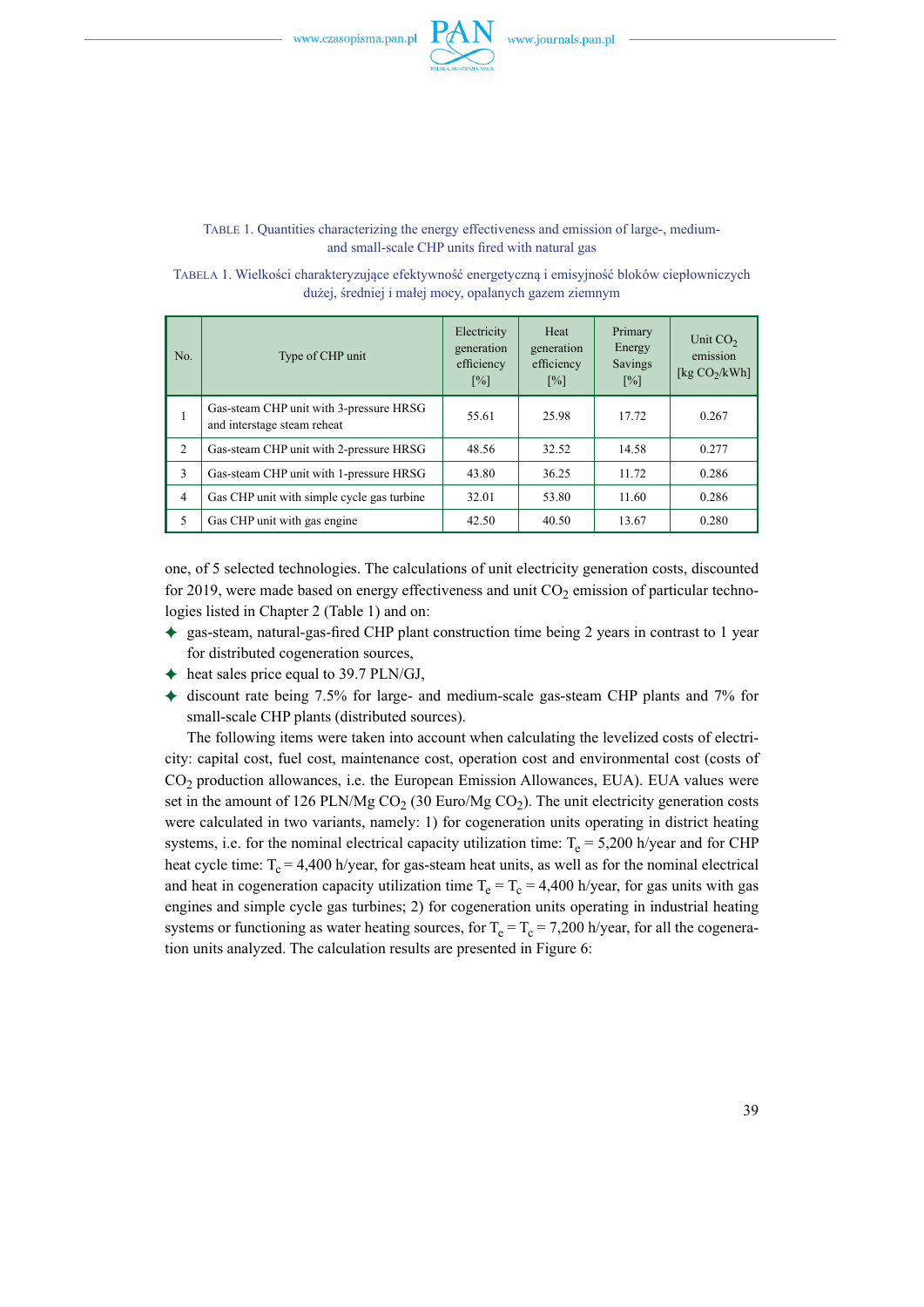



Fig. 6. Unit electricity generation costs, discounted for 2019, in large-, medium- and small-scale CHP plants, fired with natural gas [PLN/MWh], for: 1) gas-steam CHP unit with 3-pressure heat recovery steam generator (HRSG) and interstage steam reheat, for  $T_e = 5,200$  h/y and  $T_c = 4,400$  h/y, 2) gas-steam CHP unit with 2-pressure HRSG, or T<sub>e</sub> = 5,200 h/y and T<sub>c</sub> = 4,400 h/y, 3) gas-steam CHP unit with 1-pressure HRSG, for T<sub>e</sub> = 5,200 h/y and  $T_c = 4,400$  h/y, 4) gas CHP unit with simple cycle gas turbine, for  $T_e = T_c = 4,400$  h/y, 5) gas CHP unit with gas engine, for  $T_e = T_c = 4,400$  h/y, 6) gas-steam CHP unit with 3-pressure HRSG and interstage steam reheat, for  $T_e = T_c = 7,200$  h/y, 7) gas-steam CHP unit with 2-pressure HRSG, for  $T_e = T_c = 7,200$  h/y, 8) gas-steam CHP unit with 1-pressure HRSG, for  $T_e = T_c = 7,200$  h/y, 9) gas CHP unit with simple cycle gas turbine, for  $T_e = T_c = 7,200$  h/y and 10) gas CHP unit with gas engine, for for  $T_e = T_c = 7200$  h/y, with CO<sub>2</sub> emission payment 126 PLN/Mg CO<sub>2</sub> (T<sub>e</sub> – utilization time of nominal electrical capacity of cogeneration unit, T<sub>c</sub> – utilization time of cogeneration heat capacity of cogeneration unit)

Rys. 6. Jednostkowe, zdyskontowane na 2019 rok, koszty wytwarzania energii elektrycznej w elektrociepłowniach dużej, średniej i małej mocy, opalanych gazem ziemnym [zł/MWh] dla: 1) ciepłowniczego bloku gazowo-parowego z 3-ciśnieniowym kotłem odzysknicowym i międzystopniowym przegrzewaniem pary, dla T<sub>e</sub> = 5200 godz./rok i  $T_c = 4400 \text{ godz}/\text{rok}$ , 2) ciepłowniczego bloku gazowo-parowego z 2-ciśnieniowym kotłem odzysknicowym, dla T<sub>e</sub> = 5200 godz./rok i T<sub>c</sub> = 4400 godz./rok, 3) ciepłowniczego bloku gazowo-parowego z 1-ciśnieniowym kotłem odzysknicowym, dla T<sub>e</sub> = 5200 godz./rok i T<sub>c</sub> = 4400 godz./rok, 4) ciepłowniczego bloku gazowego z silnikiem gazowym, dla T<sub>e</sub> = T<sub>c</sub> = 4400 godz./rok, 5) ciepłowniczego bloku gazowego z turbiną gazową pracującą w obiegu prostym, dla T<sub>e</sub> =  $T_c$  = 4400 godz./rok, 6) ciepłowniczego bloku gazowo-parowego z 3-ciśnieniowym kotłem odzysknicowym i międzystopniowym przegrzewaniem pary, dla T<sub>e</sub> = T<sub>c</sub> = 7200 godz./rok, 7) ciepłowniczego bloku gazowo-parowego z 2-ciśnieniowym kotłem odzysknicowym, dla  $T_e = T_c = 7200$  godz./rok, 8) ciepłowniczego bloku gazowo-parowego z 1-ciśnieniowym kotłem odzysknicowym, dla T<sub>e</sub> = T<sub>c</sub> = 7200 godz./rok, 9) ciepłowniczego bloku gazowego z silnikiem gazowym, dla T<sub>e</sub> = T<sub>c</sub> = 7200 godz./rok i 10) ciepłowniczego bloku gazowego z turbiną gazową pracującą w obiegu prostym, dla Te = Tc = 7200 godz./rok, z uwzględnieniem opłaty za emisję CO<sub>2</sub> w wysokości 126 zł/Mg CO<sub>2</sub> (T<sub>e</sub> – czas wykorzystania elektrycznej mocy zainstalowanej jednostki kogeneracyjnej, T<sub>c</sub> – czas wykorzystania cieplnej mocy w skojarzeniu jednostki kogeneracyjnej)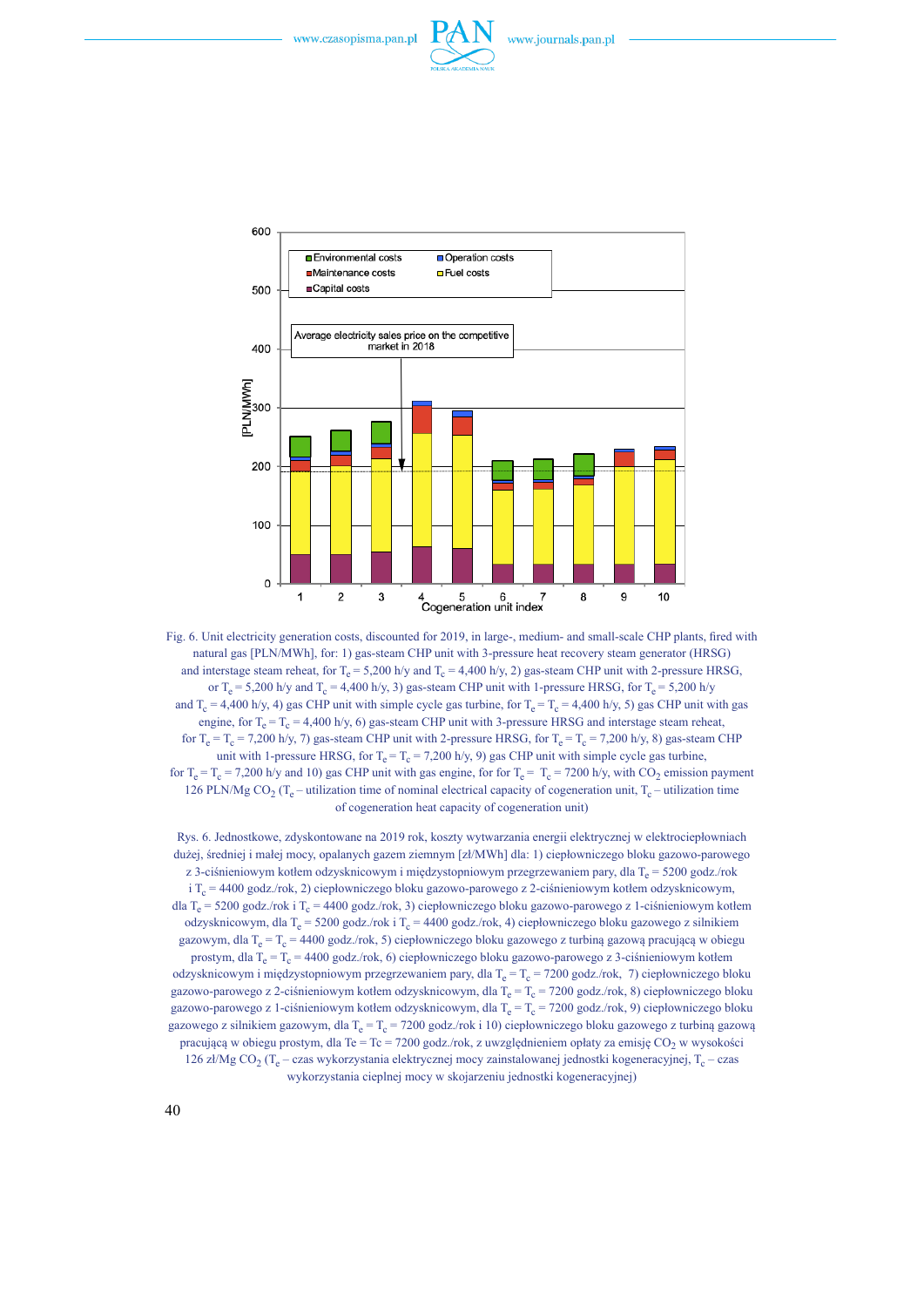

# **Conclusions**

The commitments that Poland undertook pursuant the Paris Agreement of December 2015 and the decision of the European Council of October 2014 on the  $CO<sub>2</sub>$  emission reduction in the EU member states by 40% by 2030, in comparison to the 1990 levels, have created significant challenges for the Polish electric power sector. This refers also to combined power and heat production. Namely, the share of cogeneration in the overall heat production needs to be raised from the current level of 52.5% (Statistics… 2017) to circa 65% in 2035 and about 75% in 2050 (Zaporowski 2018) in order for Polish heating systems to be labelled as energy efficient (Notice… 2019). By the same token, Polish power and heat production systems will be fuel- and technology-wise transformed into low-emission, cogeneration ones. This transformation refers mainly to coal-based cogeneration systems which would be changed into gas cogeneration systems. The system (network) heat is currently produced in coal- (83%), gas- (13%) and biomass-based (4%) cogeneration in Poland (Statistics… 2018).

All modern cogeneration technologies should be characterized with high energy and economic effectiveness, as well as low  $CO<sub>2</sub>$  emission. They should also be adjustable to varying heat and electricity loads especially when the plants are to supply district heating systems where the demand for heat changes in time. It would also be beneficial if the cogeneration heat and electricity sources exerted an effect on the NPS safety, i.e. if they met the criteria for Centrally Dispatched Generating Units (CDGU).

When it comes to large-scale CHP systems, gas-steam units with 3-pressure HRSG and interstage steam reheat, of heat in cogeneration capacity ranging between 180 and 350 MW constitute a prospective cogeneration technology based on natural gas, characterized with high energy and economic effectiveness together with low  $CO<sub>2</sub>$  emission. For these technologies used in district heating systems, the unit electricity generation costs, discounted for 2019, are equal to circa PLN 217/MWh while the costs of  $CO<sub>2</sub>$  emission allowances amount to PLN 251/MWh. In turn, when they are used in industrial heating systems, their unit electricity generation costs, discounted for 2019, are equal to circa PLN 176/MWh while the costs of  $CO<sub>2</sub>$  emission allowances amount to PLN 210/MWh. These CHP units can meet the criteria for CDGUs.

Among the medium-scale CHP systems, prospective cogeneration sources fired with natural gas and characterized with high energy and economic effectiveness boil down to the natural-gas -fired gas-steam units with 2-pressure HRSG, of heat in cogeneration capacity raging between 60 and 180 MW, for which the unit electricity generation costs, discounted for 2019, amount to PLN 226/MWh and the costs of  $CO<sub>2</sub>$  emission allowances are PLN 178/MWh for district heating systems; at the same time the unit electricity generation costs, discounted for 2019, amount to PLN 213/MWh for industrial heating systems. These CHP units can meet the criteria for CDGUs. In addition, cogeneration units of lower capacity, fired with natural gas, can be also installed in medium-scale heating systems, while these units are characterized with lower energy and economic effectiveness. They constitute gas-steam units with 1-pressure HRSG,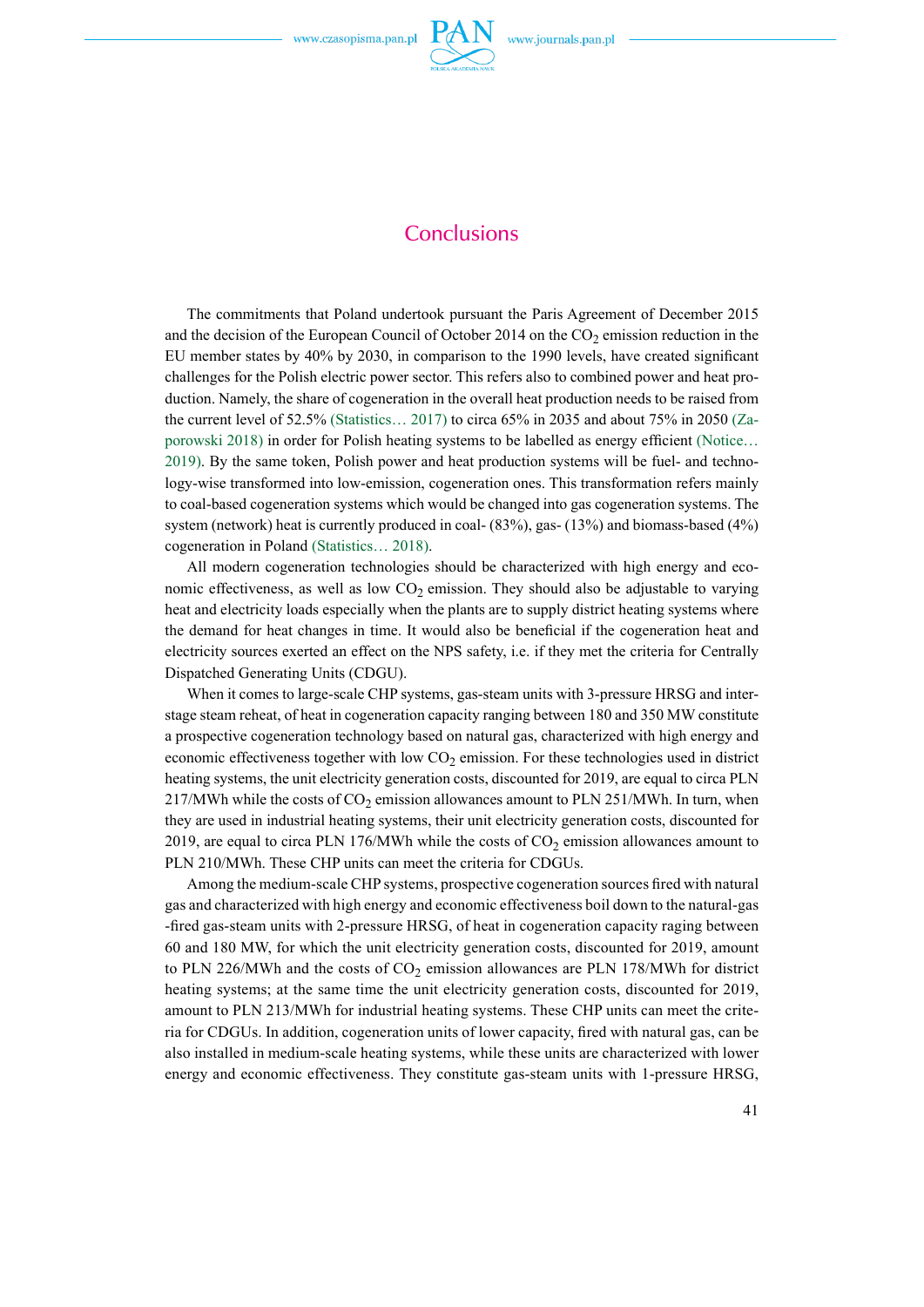

whose heat in cogeneration capacity ranges between 20 and 60 MW. Their unit electricity generation costs, discounted for 2019, amount to PLN 239/MWh with the costs of  $CO<sub>2</sub>$  emission allowances equal to circa PLN 276/MWh for district heating systems and PLN 184/MWh with the costs of  $CO_2$  emission allowances equal to circa PLN 221/MWh for industrial heating systems.

Finally, prospective technologies for small-scale heat generation systems fired with natural gas and characterized with high energy and economic effectiveness include gas CHP units (distributed cogeneration sources) with simple cycle gas turbines, of heat in cogeneration capacity ranging between 1 and 20 MW, and with gas engines of heat in cogeneration capacity ranging between 150 kW and 6.5 MW. These units are not obliged to purchase  $CO<sub>2</sub>$ allowances provided they do not exceed their fuel nominal capacity (Notice… 2018). The unit electricity generation costs, discounted for 2019, amount to PLN 295–312/MWh for work with utilization time of nominal electrical capacity and heat in cogeneration capacity equal to 7,200 h/year.

An important problem affecting the energy and economic effectiveness of gas and gas-steam CHP plants lies in constant adjusting the heat capacity to the demand for heat in a heating system (district or industrial one), which should allow for these units to work in full cogeneration (with maximum heat in cogeneration capacity) for the longest time possible.

The energy and economic effectiveness of gas and gas-steam CHP units fired with natural gas is also determined by how long a plant can use its nominal electrical capacity and the capacity of heat in cogeneration. The problem of ensuring the plant's longest possible time of using the nominal electrical capacity and the capacity of heat in cogeneration arises frequently in district heating networks where the demand for heat changes in time. For this reason, heating systems need to be equipped with cogeneration units of different capacities and characteristics. It appears that this problem has been successfully solved in the Rzeszów heating system, where the following cogeneration units are installed: gas-steam unit of the nominal electrical capacity equal to 102 MW, including a gas turbine with the electrical capacity of 69 MW and a steam extractioncondensing turbine with the electrical capacity of 32 MW, 4 gas units with gas engines whose nominal electrical capacity is equal to 7.5 MW (each) and a steam unit with the electrical capacity of 9 MW fired with municipal waste, which allows to adjust the heat in cogeneration capacities of the cogeneration units to the within-year changes in the demand for heat in the heating system. By the same token, these units can operate in the mode similar to full cogeneration, while the operating time of peak water boilers is minimized.

The analyzed gas and gas-steam cogeneration technologies, fired with natural gas, prospective for Polish electric power industry, have a number of advantages related to: energy effectiveness, economic effectiveness, unit  $CO<sub>2</sub>$  emission and technological flexibility, in contrast to other cogeneration technologies, including the ones based on coal (Zaporowski 2017).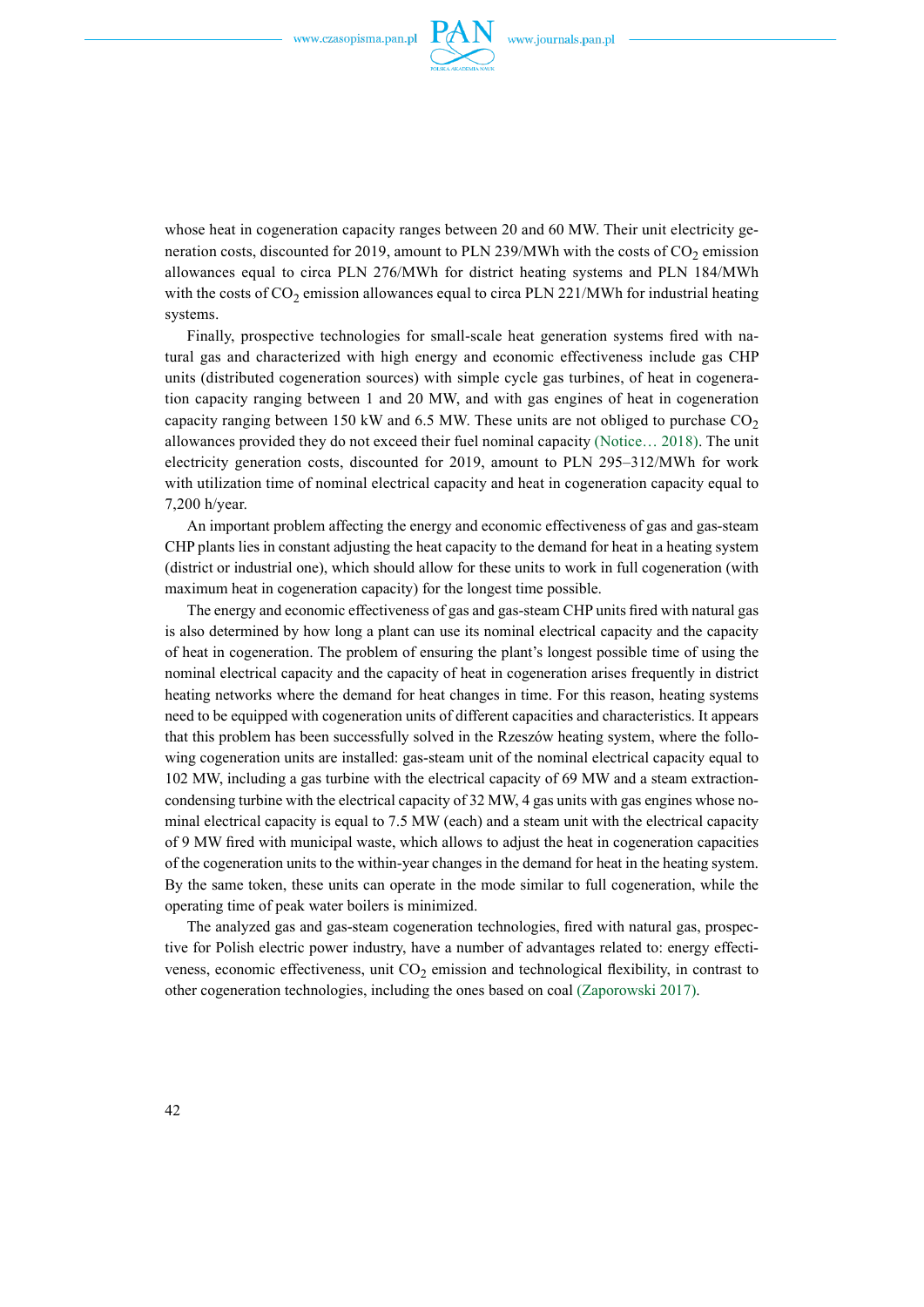

## References

Directive of the 2012/27/EU of the European Parliament and Council of 25 October

2012 on energy efficiency. Official Journal of the European Union, 2012, L315/1-315/56.

- Statistical Information on Electricity (*Informacja statystyczna o energii elektrycznej*). 2018. No. 12. Agencja Rynku Energii S.A.
- Notice of the Speaker of the Sejm of the Republic of Poland of 10<sup>th</sup> May 2018 on publishing the uniform text of the Emission Trading Scheme, Journal of Laws 2018, item 1201 (*Obwieszczenie Marszałka Sejmu Rzeczypospolitej Polskiej z dnia 10.05.2018 r. w sprawie ogłoszenia jednolitego tekstu ustawy o systemie handlu uprawnieniami do emisji gazów cieplarnianych. Dz.U. 2018, poz. 1201*).
- Notice of the Speaker of the Sejm of the Republic of Poland of 4<sup>th</sup> May 2019 on publishing the uniform text of the Energy Act, Journal of Laws 2019, item 755 (*Obwieszczenie Marszałka Sejmu Rzeczypospolitej Polskiej z dnia 04.05.2019 r. w sprawie ogłoszenia jednolitego tekstu ustawy – Prawo energetyczne. Dz.U. 2019, poz. 755*).
- Statistics of the Polish Power Industry 2017 (*Statystyka Elektroenergetyki Polskiej 2017*). 2018. Agencja Rynku Energii S.A.
- Statistics of the Polish Heat Industry 2016 (*Statystyka Ciepłownictwa Polskiego 2016*). 2017. Agencja Rynku Energii S.A.
- Zaporowski, B. 2016*.* Energy Effectiveness and Economic Performance of Gas and Gas-Steam Combined Heat and Power Plants Fired with Natural Gas. *Acta Energetica* 1/26, pp. 152–157.
- Zaporowski, B. 2017. Modern cogeneration technologies (*Nowoczesne technologie skojarzonego wytwarzania energii elektryczneji ciepła*). *Polityka Energetyczna – Energy Policy Journal* Vol. 20, Issue 3, pp. 41–53 (*in Polish*).
- Zaporowski, B. 2018. Natural gas electricity generation development perspectives in Poland (*Perspektywy rozwoju wytwarzania energii elektrycznej z gazu ziemnego w Polsce*). *Rynek Energii* 5(138), pp. 3–8 (*in Polish*).

Bolesław Zaporowski

## Efektywność energetyczna i ekonomiczna kogeneracyjnych bloków gazowych oraz gazowo-parowych opalanych gazem ziemnym

#### Streszczenie

W artykule przedstawiono aktualny stan kogeneracyjnych źródeł wytwórczych, opalanych gazem ziemnym w Polsce oraz analizę efektywności energetycznej i ekonomicznej tych źródeł. Zdefiniowano 5 perspektywicznych kogeneracyjnych technologii, opalanych gazem ziemnym, wybranych do analizy, a mianowicie: ciepłowniczy blok gazowo-parowy z 3-ciśnieniowym kotłem odzysknicowym i międzystopniowym